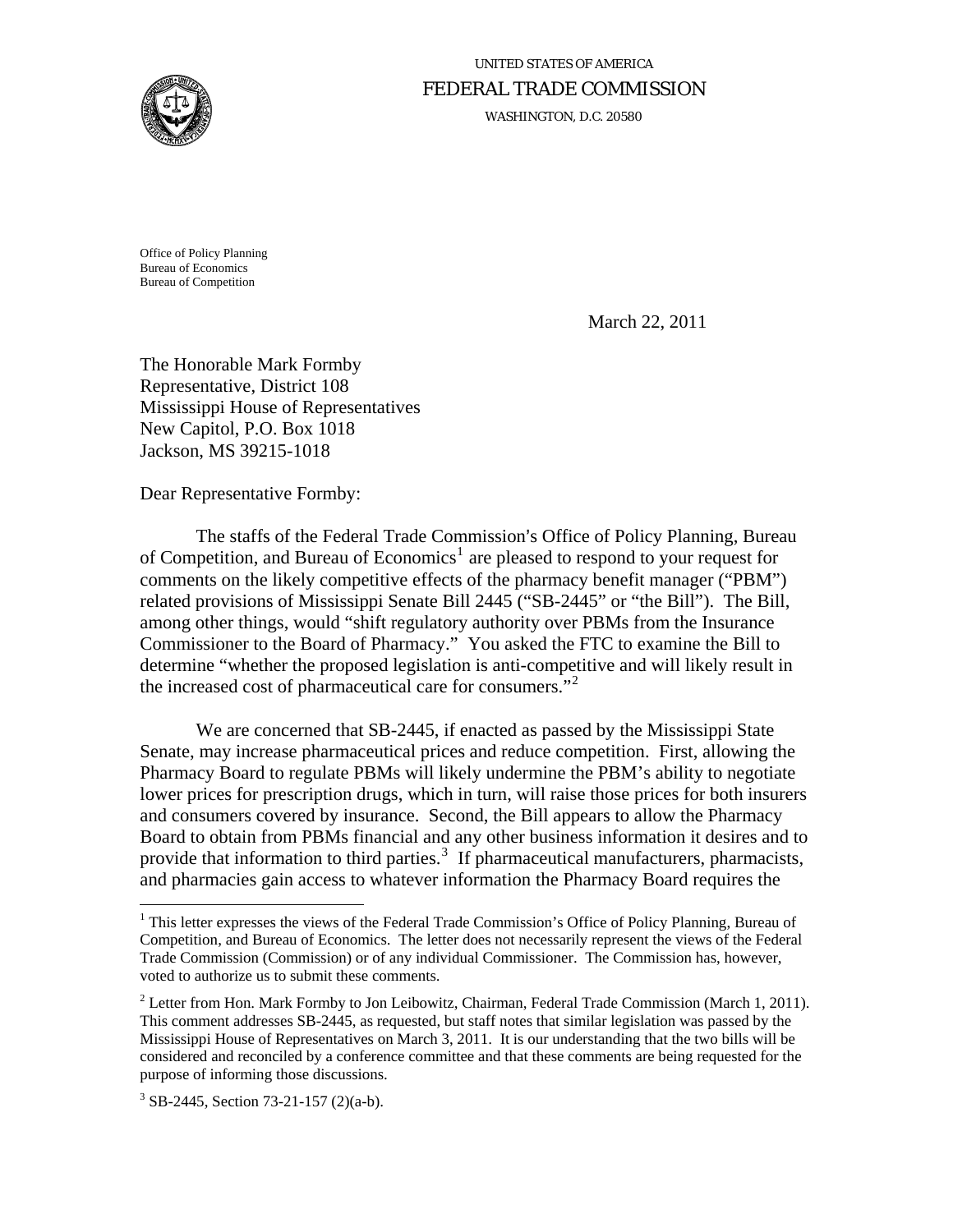PBMs to produce, they could have access to competitively sensitive information, potentially facilitate collusion, and increase prescription drug prices. Third, SB-2445 would change current law to require nonresident pharmacies that deliver prescription drugs to Mississippi residents to have a Mississippi-licensed pharmacist-in-charge.<sup>[4](#page-1-0)</sup> This requirement would add to out-of-state pharmacies' expenses the fees and other costs associated with licensure, continuing education, and registration of a pharmacist in Mississippi, in addition to the costs imposed by requirements for pharmacists in the state in which the nonresident pharmacies operate. $5$  These additional costs would likely be passed on to Mississippi consumers and health plans.

#### **Interest and Experience of the Federal Trade Commission**

Congress has charged the Federal Trade Commission ("FTC" or "Commission") with preventing unfair methods of competition and unfair or deceptive acts or practices in or affecting commerce.<sup>[6](#page-1-2)</sup> Pursuant to its statutory mandate, the FTC seeks to identify business practices and regulations that impede competition without offering countervailing benefits to consumers. For several decades, the FTC and its staff have investigated the competitive effects of restrictions on the business practices of health care providers,<sup>[7](#page-1-3)</sup> issued reports and studies regarding various aspects of the pharmaceutical industry,<sup>[8](#page-1-4)</sup> and brought numerous enforcement actions in the pharmaceutical industry.<sup>[9](#page-1-5)</sup>

The Commission has significant expertise in the competitive issues surrounding PBMs. Of particular relevance to SB-2445 is the Commission's "Conflict of Interest Study" regarding PBM practices. In response to a Congressional directive in 2003, the FTC analyzed data on PBM pricing, generic substitution, therapeutic interchange, and repackaging practices. The study examined whether PBM ownership of mail-order pharmacies served to maximize competition and lower prescription drug prices for plan sponsors. In its 2005 report based on the study ("PBM Study"), the FTC found, among other things, that the prices for a common basket of prescription drugs dispensed by PBM-owned mail order pharmacies were typically lower than the prices charged by retail pharmacies.[10](#page-1-6) The study also found competition affords health plans substantial tools with which to safeguard their interests. Consumers benefit as a result.

<span id="page-1-0"></span><sup>4</sup> SB-2445, Section 73-21-106.

<span id="page-1-1"></span> $<sup>5</sup>$  The current law requires, among other things, registration of the non-resident pharmacy, which is</sup> generally a less-restrictive alternative to duplicative professional licensure.

<span id="page-1-2"></span> $6$  Federal Trade Commission Act, 15 U.S.C. § 45.

<span id="page-1-3"></span><sup>7</sup> *See* Federal Trade Commission, *FTC Antitrust Actions in Health Care Services and Products* (Oct. 2003), *available at* [http://www ftc.gov/bc/hcupdate031024.pdf.](http://www.ftc.gov/bc/hcupdate031024.pdf)

<span id="page-1-4"></span><sup>8</sup> *See* Federal Trade Commission, GENERIC DRUG ENTRY PRIOR TO PATENT EXPIRATION (July 2002); DAVID REIFFEN AND MICHAEL R. WARD, GENERIC DRUG INDUSTRY DYNAMICS, Federal Trade Commission Bureau of Economics Working Paper No. 248 (Feb. 2002), *available at* [http://www ftc.gov/be/econwork htm.](http://www.ftc.gov/be/econwork.htm)

<span id="page-1-5"></span><sup>9</sup> *See* Federal Trade Commission, *FTC Antitrust Actions in Pharmaceutical Services and Products* (Oct. 2005), *available at* [http://www ftc.gov/bc/0310rxupdate.pdf](http://www.ftc.gov/bc/0310rxupdate.pdf).

<span id="page-1-6"></span><sup>10</sup> *See* Federal Trade Commission, PHARMACY BENEFIT MANAGERS: OWNERSHIP OF MAIL-ORDER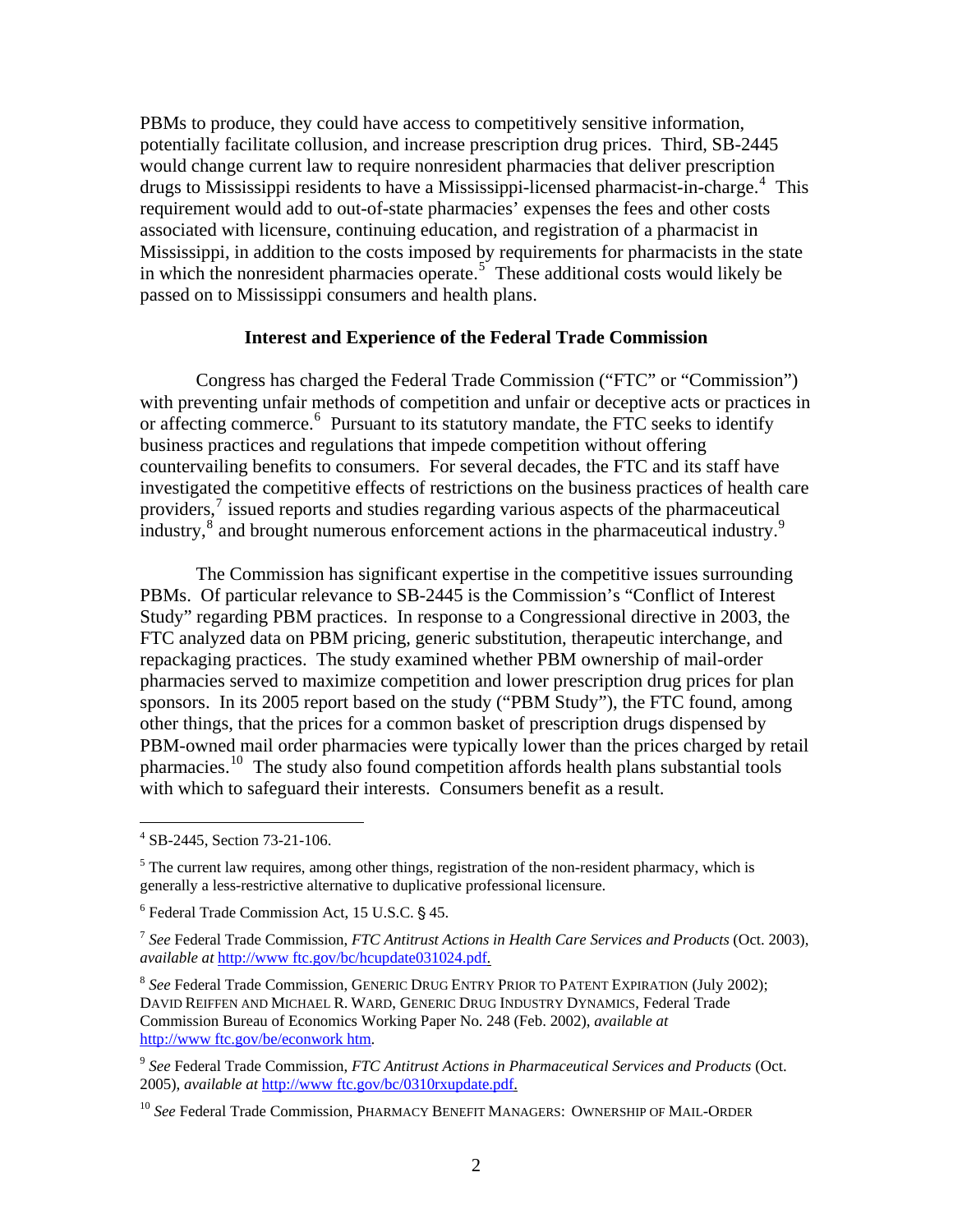This 2005 PBM study continued the FTC's ongoing experience with PBMs. PBM practices were a particular focus of hearings on health care markets jointly conducted by the FTC and the Department of Justice Antitrust Division ("DOJ") in 2003 ("Health Care Hearings").<sup>[11](#page-2-0)</sup> In 2004, the FTC and DOJ issued a report based on the hearings, a Commission-sponsored workshop, and independent research.<sup>[12](#page-2-1)</sup> In addition, FTC staff have analyzed and commented on proposed PBM legislation in several states.<sup>[13](#page-2-2)</sup>

#### **Background on PBMs**

PBMs contract with health plans to manage the cost and quality of the plans' drug benefits. They act as clearinghouses for health plans, covered individuals, and retail pharmacies, and may provide a variety of related services. These include: 1) developing networks of local pharmacies; 2) providing access to mail order pharmacies; 3) developing drug formularies and negotiating discounts and rebates from drug companies in exchange for preferential placement in the formulary;<sup>[14](#page-2-3)</sup> 4) providing analysis of physician prescribing patterns; and 5) providing treatment information and monitoring of covered individuals with certain chronic diseases.

Of particular relevance to SB-2445, PBMs negotiate drug prices with pharmacies participating in the PBMs' networks and payments for prescription drugs and services with health plan sponsors. In addition, contracts with health plan sponsors specify how the plan will share in any rebates or discounts the PBM obtains from pharmaceutical manufacturers.<sup>[15](#page-2-4)</sup>

 PHARMACIES, <sup>23</sup> (Aug. 2005) ("PBM STUDY"), *available at*  [http://www ftc.gov/reports/pharmbenefit05/050906pharmbenefitrpt.pdf.](http://www.ftc.gov/reports/pharmbenefit05/050906pharmbenefitrpt.pdf)

<span id="page-2-1"></span><sup>12</sup> *See* FEDERAL TRADE COMMISSION AND DEPARTMENT OF JUSTICE, IMPROVING HEALTH CARE: A DOSE OF COMPETITION (2004), *available at* [http://www.ftc.gov/reports/healthcare/040723healthcarerpt.pdf.](http://www.ftc.gov/reports/healthcare/040723healthcarerpt.pdf)

<span id="page-2-2"></span><sup>13</sup> *See, e.g.*, Letter from FTC staff to New York Senator James L. Seward (March 31, 2009), *available at* [http://www ftc.gov/os/2009/04/V090006newyorkpbm.pdf;](http://www.ftc.gov/os/2009/04/V090006newyorkpbm.pdf) Letter from FTC staff to New Jersey Assemblywoman Nellie Pou (Apr. 17, 2007), *available at* [http://www ftc.gov/be/V060019.pdf](http://www.ftc.gov/be/V060019.pdf); Letter from FTC staff to Virginia Delegate Terry G. Kilgore (Oct. 2, 2006), *available at* [http://www ftc.gov/be/V060018.pdf](http://www.ftc.gov/be/V060018.pdf).

<span id="page-2-3"></span> $14$  A formulary is a list of approved or preferred drugs for the plan.

<span id="page-2-0"></span><sup>&</sup>lt;sup>11</sup> *See* Hearings on Health Care and Competition Law and Policy, June 26, 2003, *available at* [http://www ftc.gov/ogc/healthcarehearings/030626ftctrans.pdf.](http://www.ftc.gov/ogc/healthcarehearings/030626ftctrans.pdf) ("Health Care Hearings") Subsequent references to the hearings will identify a panelist, affiliation (as of hearing date), and transcript page.

<span id="page-2-4"></span><sup>&</sup>lt;sup>15</sup> These payments are paid to the plan sponsor, retained by the PBM, or shared between them depending on the specifics of the contract between these parties. *See* PBM STUDY, *supra* note 10, at 59-60; John Richardson, Health Strategies Consultancy, Health Care Hearings, *supra* note 11, at 23-24 (PBMs "can be paid through administrative fees, share of rebates, or some combination."); Thomas M. Boudreau, Express Scripts, Health Care Hearings, *supra* note 11, at 124. Typically, contracts also specify a plan's audit rights with respect to formulary and payment sharing. *See* PBM STUDY, *supra* note 10, at 58.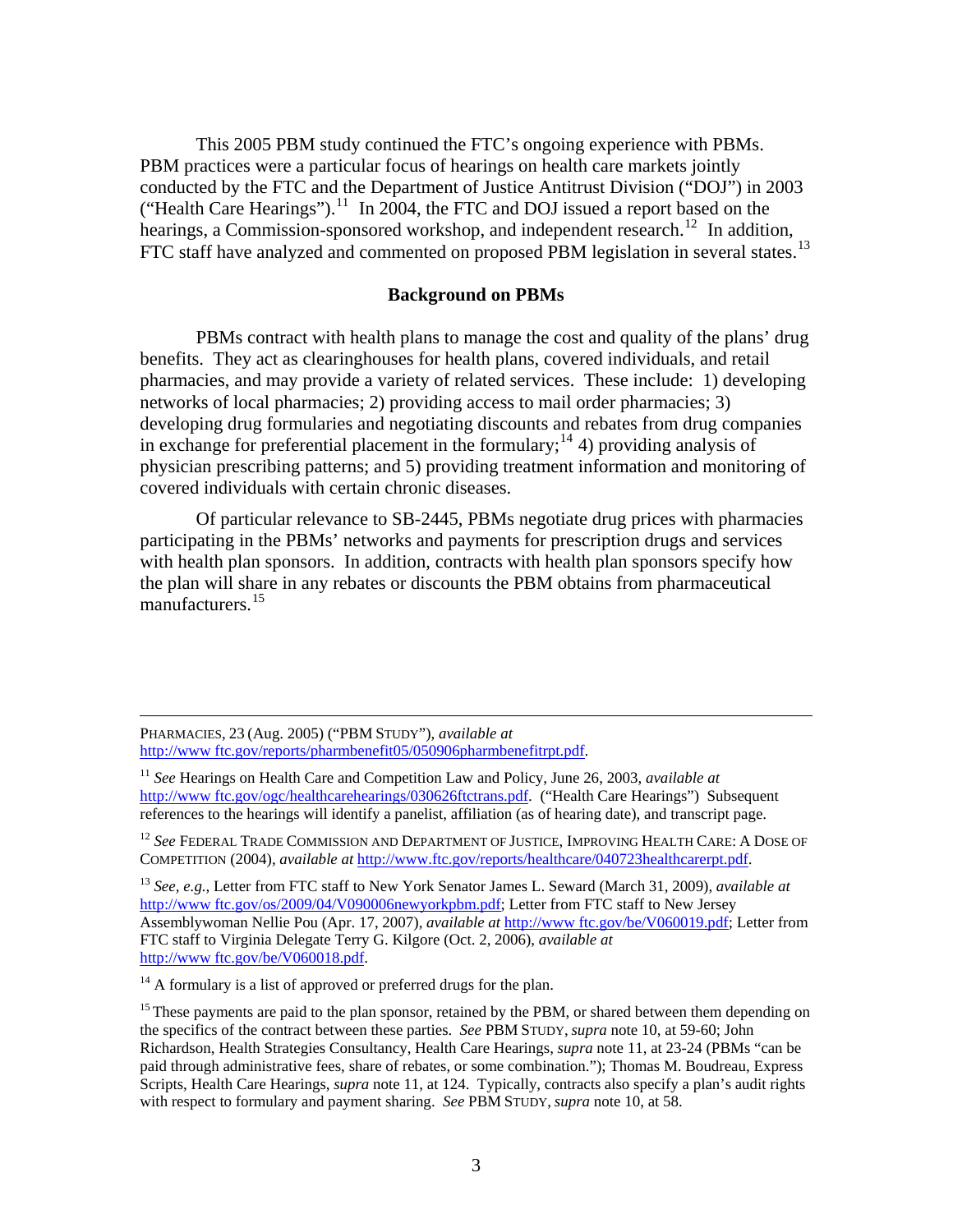PBMs negotiate lower pharmacy costs by forming a preferred or exclusive network of retail pharmacies.<sup>[16](#page-3-0)</sup> Retail pharmacies offer discounts to PBMs depending on the type and number of health plans covered by the PBM and the exclusivity of the network — the more exclusive the network, the higher the discount. This mechanism can make customer volume respond very strongly to prices, creating an incentive for pharmacies to bid aggressively on prescription drug prices and potentially reducing the prices that public and private health plans and consumers pay for pharmaceuticals.<sup>[17](#page-3-1)</sup>

 PBMs also use mail-order pharmacies to manage prescription drug costs. Many PBMs own mail-order pharmacies. Plan sponsors sometimes encourage patients with chronic conditions who require repeated refills to seek the discounts that 90-day prescriptions and high-volume mail-order pharmacies can offer. Mail-order pharmacies, including those owned by PBMs, compete directly with retail pharmacies.<sup>[18](#page-3-2)</sup>

 PBMs also establish relationships with pharmaceutical manufacturers, who compete to have their drugs placed on a PBM's formulary by offering discounts or rebates.

## **Likely Effects of SB-2445**

Several provisions of the Bill could harm competition and consumers. First, the bill empowers the Pharmacy Board to regulate PBMs and may impede PBMs' ability to negotiate effectively contracts with pharmacies that save money for Mississippi health plans and consumers. Second, the Pharmacy Board would have vague and potentially unlimited authority to demand disclosures of sensitive PBM business information, without any confidentiality protections, which could restrict PBMs' ability to negotiate contracts with pharmaceutical manufacturers and pharmacies to provide the best prescription drug programs and prices for Mississippi consumers. Third, changing the law to require an out-of-state pharmacy to have a Mississippi licensed pharmacist-incharge if it wants to sell prescription drugs to Mississippi consumers could raise the costs of doing business without any countervailing benefits. Collectively, these requirements may increase the prices that both public and private health plans, and ultimately Mississippi consumers, pay for prescription drugs.

## **(a) Shifting Regulatory Authority of PBMs from the Insurance Commissioner to the Pharmacy Board**

<span id="page-3-0"></span><sup>&</sup>lt;sup>16</sup> A PBM may have several networks that differ in degree or scope of exclusivity.

<span id="page-3-1"></span><sup>17</sup> *See* PBM STUDY, *supra* note 10, at 3; General Accounting Office, *Effects of Using Pharmacy Benefit Managers on Health Plans, Enrollees, and Pharmacies* at 11 (Jan. 2003) ("GAO Report"), *available at* [http://www.gao.gov/cgi-bin/getrpt?GAO-03-196](http://www.ftc.gov/os/2004/04/ribills.pdf) (noting when Blue Cross Blue Shield introduced a plan with a smaller network of retail pharmacies, it included deeper discounts in its retail pharmacy payments); Letter from FTC staff to Patrick C. Lynch, Rhode Island Attorney General and Juan M. Pichardo, Rhode Island Deputy Senate Majority Leader, State of Rhode Island and Providence Plantations (Apr. 8, 2004), *available at* [http://www ftc.gov/os/2004/04/ribills.pdf](http://www.ftc.gov/os/2004/04/ribills.pdf) (discussing these issues more extensively).

<span id="page-3-2"></span><sup>18</sup> *See* PBM STUDY, *supra* note 10, at i, 18-19.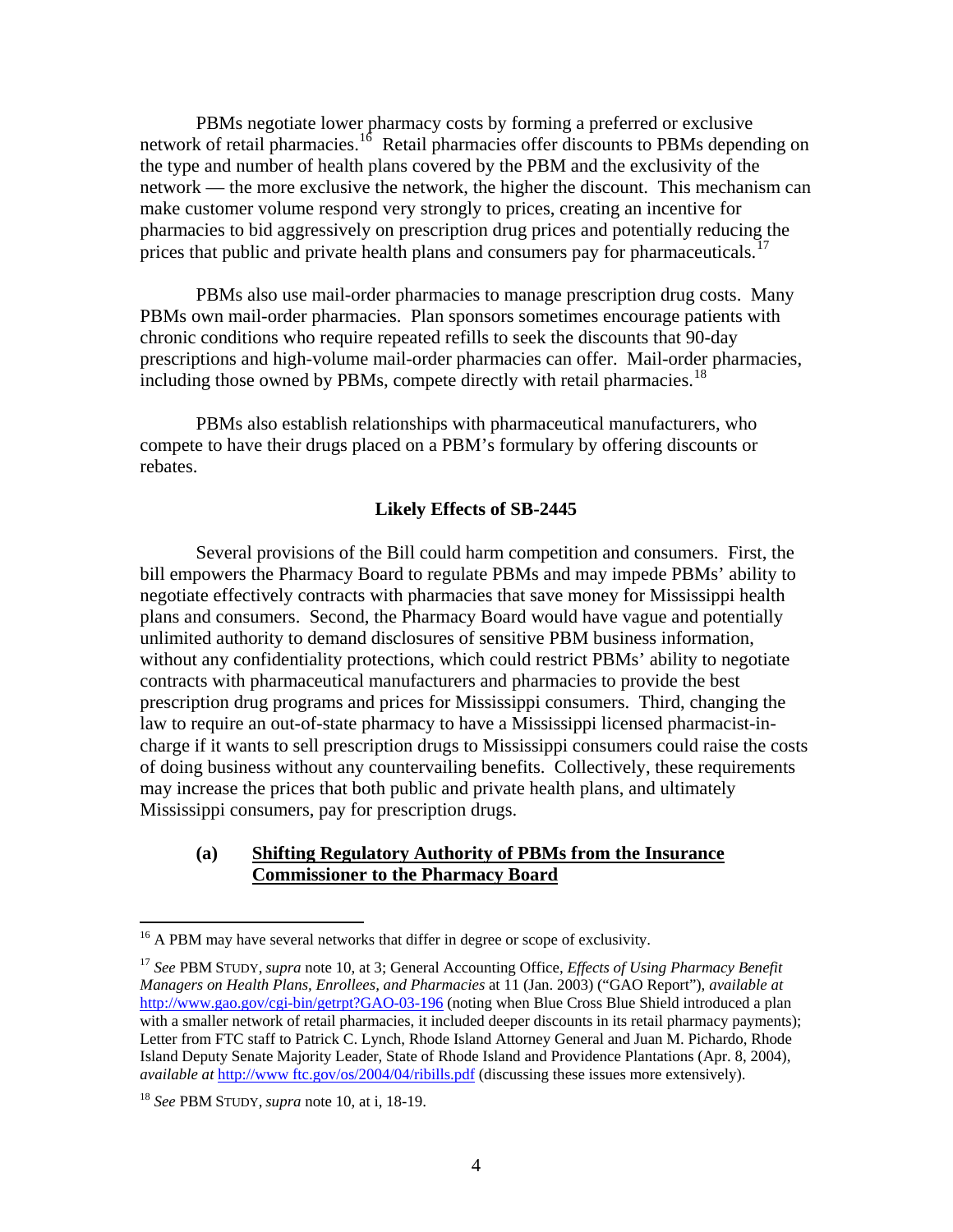The current law places regulatory authority over PBMs with the Insurance Commissioner, who has discretion over what information PBMs must provide on their annual financial statements and reports. The Pharmacy Board currently receives copies of those annual reports. SB-2445 would shift the regulatory authority and power to the Pharmacy Board, which consists of seven members, all of whom must be pharmacists. Thus, pharmacists, who negotiate retail prescription drug prices with PBMs and compete against PBM-owned mail-order pharmacies, would now be regulating PBMs.

Although we offer no specific recommendations on the ideal structure for regulating PBMs,[19](#page-4-0) it is our understanding that no other state has placed PBMs under the regulatory control of its pharmacy board.<sup>[20](#page-4-1)</sup> Because pharmacists and PBMs have a competitive, and at times, adversarial relationship, we are concerned that giving the pharmacy board regulatory power over PBMs may create tensions and conflicts of interest for the pharmacy board.<sup>[21](#page-4-2)</sup> Indeed, the antitrust laws recognize that there is a real danger that regulatory boards composed of market participants may pursue their own interests rather than those of the state.<sup>[22](#page-4-3)</sup> We urge the Mississippi legislature to consider

http://www.ncpanet.org/pdf/leg/leg pbm business practice regulation.pdf (same).

<span id="page-4-0"></span><sup>&</sup>lt;sup>19</sup> We note that most professions, including medical professions, have self-regulatory boards whose principal function is to regulate the activities of their own profession. In many cases, the membership of these boards also includes members from outside the profession to represent the public interest, including consumers' interests. *See, e.g*., HHS, BUREAU OF HEALTH PROFESSIONS, HEALTH RESOURCES AND SERVICES ADMINISTRATION THE PROFESSIONAL PRACTICE ENVIRONMENT OF DENTAL HYGIENISTS IN THE FIFTY STATES AND THE DISTRICT OF COLUMBIA, 2001 at 80-81 (2004), *available at* <ftp://ftp.hrsa.gov/bhpr/workforce/dentalhygen.pdf> ("Dental hygiene is idiosyncratic in that most health professions are self-regulated. Dental hygiene is largely under the purview of dentistry. This is not true for similarly situated medical professionals who are principally self-regulated. Only the physician assistant (PA) profession is, to some extent, governed by Boards of Medicine."). [Hereinafter HHS Dental Hygienists Report].

<span id="page-4-1"></span><sup>&</sup>lt;sup>20</sup> See generally Richard Cauchi, National Conference of State Legislatures, Background Brief - 2007 State Legislation Affecting Pharmaceutical Benefit Managers (PBMs) (Feb. 5, 2007) (summarizing PBM legislation); National Conference of State Legislatures, Prescription Drug 2009 Enacted State Laws (Jan. 4, 2010), *available at*: [http://www ncsl.org/default.aspx?tabid=18909](http://www.ncsl.org/default.aspx?tabid=18909) (same); National Community Pharmacists Association, LAWS THAT PROVIDE REGULATION OF THE BUSINESS PRACTICES OF PHARMACY BENEFIT MANAGERS, *available at:* 

<span id="page-4-2"></span><sup>21</sup> *See* Drug Topics: The Newsmagazine for Pharmacists, "Independent pharmacies must unify to fight PBM industry", Drug Topics E-News, Feb. 22, 2011, at

[http://drugtopics.modernmedicine.com/drugtopics/Modern+Medicine+News/Independent-pharmacies](http://drugtopics.modernmedicine.com/drugtopics/Modern+Medicine+News/Independent-pharmacies-must-unify-to-fight-PBM-ind/ArticleStandard/Article/detail/708606)[must-unify-to-fight-PBM-ind/ArticleStandard/Article/detail/708606](http://drugtopics.modernmedicine.com/drugtopics/Modern+Medicine+News/Independent-pharmacies-must-unify-to-fight-PBM-ind/ArticleStandard/Article/detail/708606) (discussing what pharmacists must do to fight PBM industry and citing the Mississippi bill, which "proposes to move the regulatory authority (over PBMs) from the Department of Insurance to the State Board of Pharmacy, which will be responsible for overseeing and issuing permits to every PBM. Fortunately, the State Board of Pharmacy understands the industry and some of its members are friends of independent pharmacy"). *See generally* HHS Dental Hygienists Report at 73,165 (HHS noted that "[t]he dental hygiene profession has progressed less quickly than most other health professions. This is largely due to the regulation of the profession of dentistry, a condition that is unusual in health regulation since most other professions are provided with autonomy in governing their constituents." HHS further noted "There is a demonstrated, adversarial relationship in organized professional circles between dental professionals and hygiene professionals.").

<span id="page-4-3"></span>*<sup>22</sup> See* Patrick v. Burget, 486 U.S. 94, 100 (1988); Opinion of the Commission, North Carolina State Board of Dental Examiners at 9 (Feb. 8, 2011), *available at:*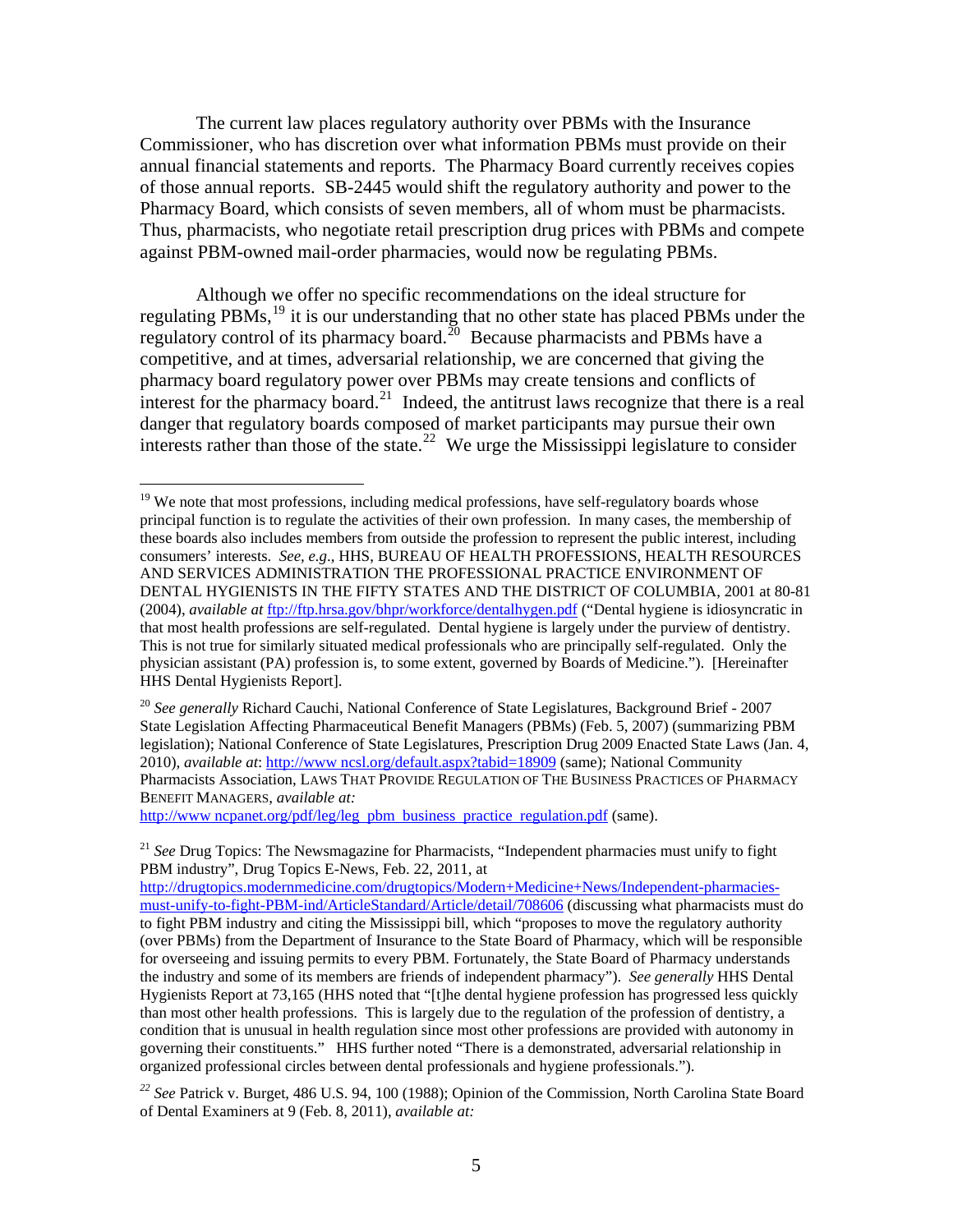this concern.

## **(b) Information Disclosures to the Pharmacy Board and Others**

SB-2445 gives the Pharmacy Board complete discretion over what information PBMs must provide and allows the board to share that information with pharmacies and health plans. Moreover, there are no confidentiality provisions for sensitive financial or business information.<sup>[23](#page-5-0)</sup> The bill requires each PBM to file an annual statement with the Pharmacy Board. This statement "shall be on forms prescribed by the board and shall include: (a) A financial statement of the organization, including its balance sheet and income statement for the preceding year; and (b) Any other information relating to the operations of the pharmacy benefit manager required by the board under this section."[24](#page-5-1) Moreover, the bill authorizes the Board to "provide a copy of the financial examination to the person or entity who provides or operates the health insurance plan or to a pharmacist or pharmacy."<sup>[25](#page-5-2)</sup>

These provisions could result in sharing competitively sensitive cost information among competing pharmacies and pharmaceutical manufacturers. In particular, such information sharing could undermine competition between pharmacies to be included in PBM networks and between pharmaceutical manufacturers to offer discounts to PBMs. Both outcomes could raise prescription drug prices for consumers. We note, however, that if there are appropriate confidentiality safeguards in place, health plan sponsors (and their consultants) may find specific cost information helpful as they seek to select among PBMs, understand their enrollees' prescription drug use, and ensure that they are receiving appropriate rebates from PBMs.

In some circumstances, sharing information among competitors may increase the likelihood of collusion or coordination on matters such as price or output.<sup>[26](#page-5-3)</sup> The antitrust agencies have explained how coordinated interaction harms consumers: coordinated

## [http://www ftc.gov/os/adjpro/d9343/110208commopinion.pdf.](http://www.ftc.gov/os/adjpro/d9343/110208commopinion.pdf)

<span id="page-5-0"></span><sup>23</sup> *But see* SB-2445 at § 73-21-107 (4) (unlike the provisions related to PBMs, this Section prevents the pharmacy board, without written consent, from inspecting drug wholesalers' "(a) Financial data; (b) Sales data other than shipment data; or (c) Pricing data").

<span id="page-5-1"></span> $^{24}$  SB-2445 at § 73-21-157.

<span id="page-5-2"></span> $^{25}$  SB-2445 at § 73-21-159 (3).

<span id="page-5-3"></span><sup>26</sup> FTC/DOJ GUIDELINES FOR COLLABORATIONS AMONG COMPETITORS §3.31(b) (discussing potential harms to competition when competitors exchange or disclose sensitive business information). *See also*  DEPARTMENT OF JUSTICE AND FEDERAL TRADE COMMISSION, STATEMENTS OF ANTITRUST ENFORCEMENT POLICY IN HEALTH CARE, Statement 6 (Aug. 1996) (same); *available at* [http://www.ftc.](http://www.ftc.gov/bc/healthcare/industryguide/policy/hlth3s.pdf) 

[gov/bc/healthcare/industryguide/policy/hlth3s.pdf;](http://www.ftc.gov/bc/healthcare/industryguide/policy/hlth3s.pdf) Letter from FTC Staff to Sen. James L. Seward, New York Senate (Mar. 31, 2009) (disclosure of sensitive business data in one market segment may chill competition in multiple market segments); *available at*

[http://www ftc.gov/os/2009/04/V090006newyorkpbm.pdf;](http://www.ftc.gov/os/2009/04/V090006newyorkpbm.pdf) U.S. DEPARTMENT OF JUSTICE AND FEDERAL TRADE COMMISSION, HORIZONTAL MERGER GUIDELINES §7 (2010) (describing anticompetitive effects of coordination among rivals), *available at* <http://ftc.gov/os/2010/08/100819hmg.pdf>[hereinafter FTC/DOJ HORIZONTAL MERGER GUIDELINES].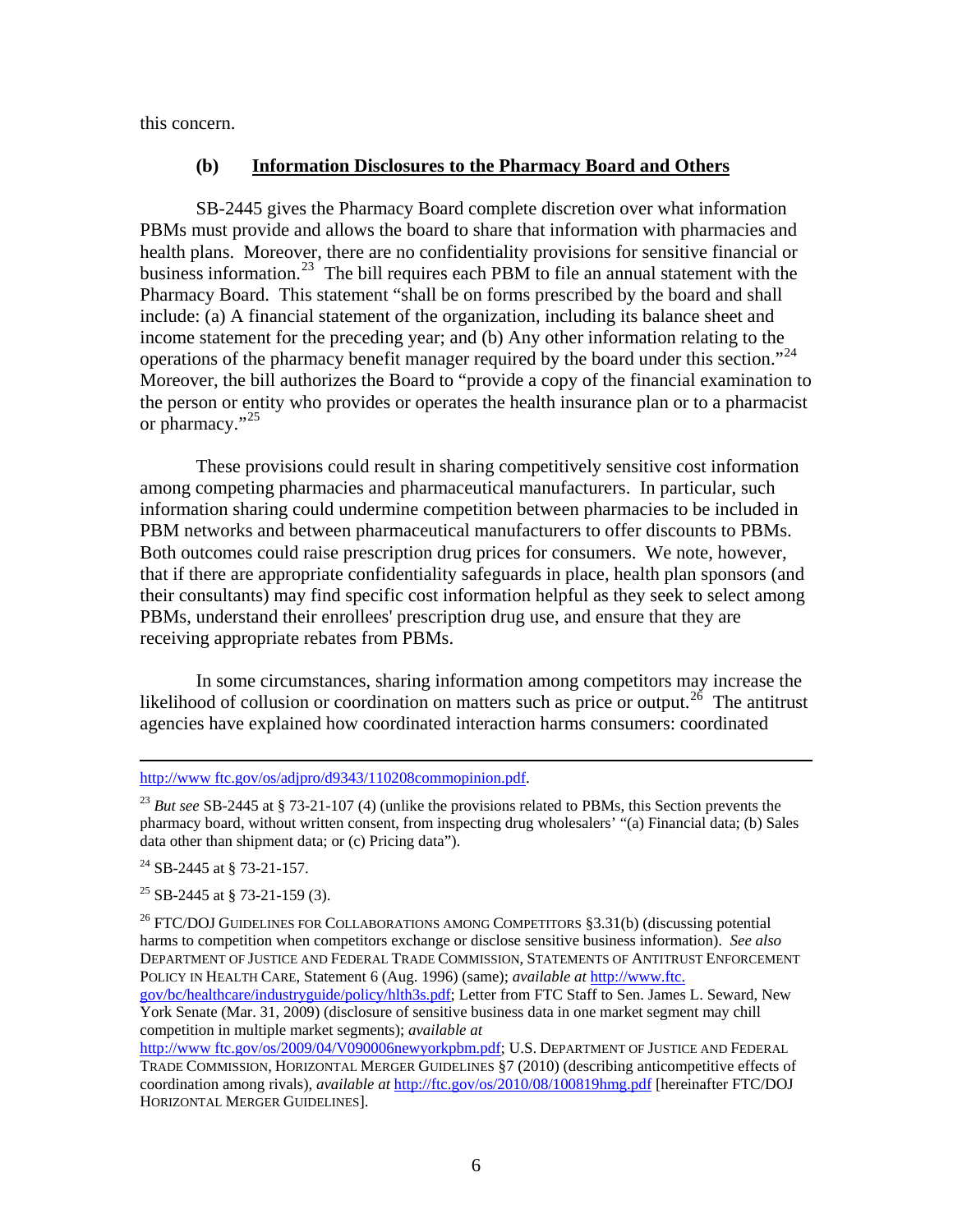interaction "can blunt a firm's incentive to offer customers better deals by undercutting the extent to which such a move would win business away from rivals" and "also can enhance a firm's incentive to raise prices by assuaging the fear that such a move would lose customers to rivals."<sup>[27](#page-6-0)</sup>

 For example, pharmacies may compete with one another by offering deeper discounts or lower dispensing fees in order to be included in a PBM's limited network or to become a preferred provider. Knowing that rivals will see, and can respond to, one's prices can dilute incentives to bid aggressively. Thus, depending on the information the Board requires, the disclosure provisions may undercut the most efficient pharmacy network contracts, leading to higher prescription drug prices.

 Similarly, if the Pharmacy Board requires PBMs to provide detailed information about their rebate arrangements with pharmaceutical manufacturers, then tacit collusion among the manufacturers may be more feasible.<sup>[28](#page-6-1)</sup> Absent such knowledge, manufacturers have powerful incentives to bid aggressively for formulary position, because preferential formulary treatment offers the prospect of substantially increased sales. Disclosure of such confidential financial and business information thus may raise the price that Mississippi consumers pay for pharmaceutical coverage by harming competition among pharmaceutical companies for preferred formulary treatment.

 In sum, allowing the Pharmacy Board to demand confidential business information from PBMs and to disclose it presents a significant threat to competition that could lead to higher prescription drug prices for Mississippi consumers.

# **(c) Requirement that Nonresident Pharmacies have a Mississippi-licensed Pharmacist-in-Charge**

Section 73-21-106 of the Mississippi Code currently requires a nonresident pharmacy to register with the board. In addition, the nonresident pharmacy, among other things, must "[c]omply with all lawful directions and requests for information from the regulatory or licensing agency of the state in which it is licensed . . . [and] maintain at all times a valid unexpired license, permit or registration to conduct the pharmacy in compliance with the laws of the state in which it is a resident." SB-2445 would amend this section to add the requirement that the pharmacist-in-charge of a nonresident pharmacy "hold a Mississippi pharmacist license, be licensed to practice pharmacy in the state of residence of the nonresident pharmacy, and be current and in good standing with the licensing boards of both states."<sup>[29](#page-6-2)</sup>

1

<span id="page-6-0"></span> $^{27}$  FTC/DOJ HORIZONTAL MERGER GUIDELINES §7.

<span id="page-6-1"></span><sup>28</sup> *See, e.g.,* Svend Albaek *et al., Government Assisted Oligopoly Coordination? A Concrete Case,* 45 J. INDUS. ECON. 429 (1997).

<span id="page-6-2"></span> $^{29}$  A nonresident pharmacy is "Any pharmacy located outside this state that ships, mails or delivers, in any manner, controlled substances or prescription or legend drugs or devices into this state." SB-2445, Section 73-21-106.